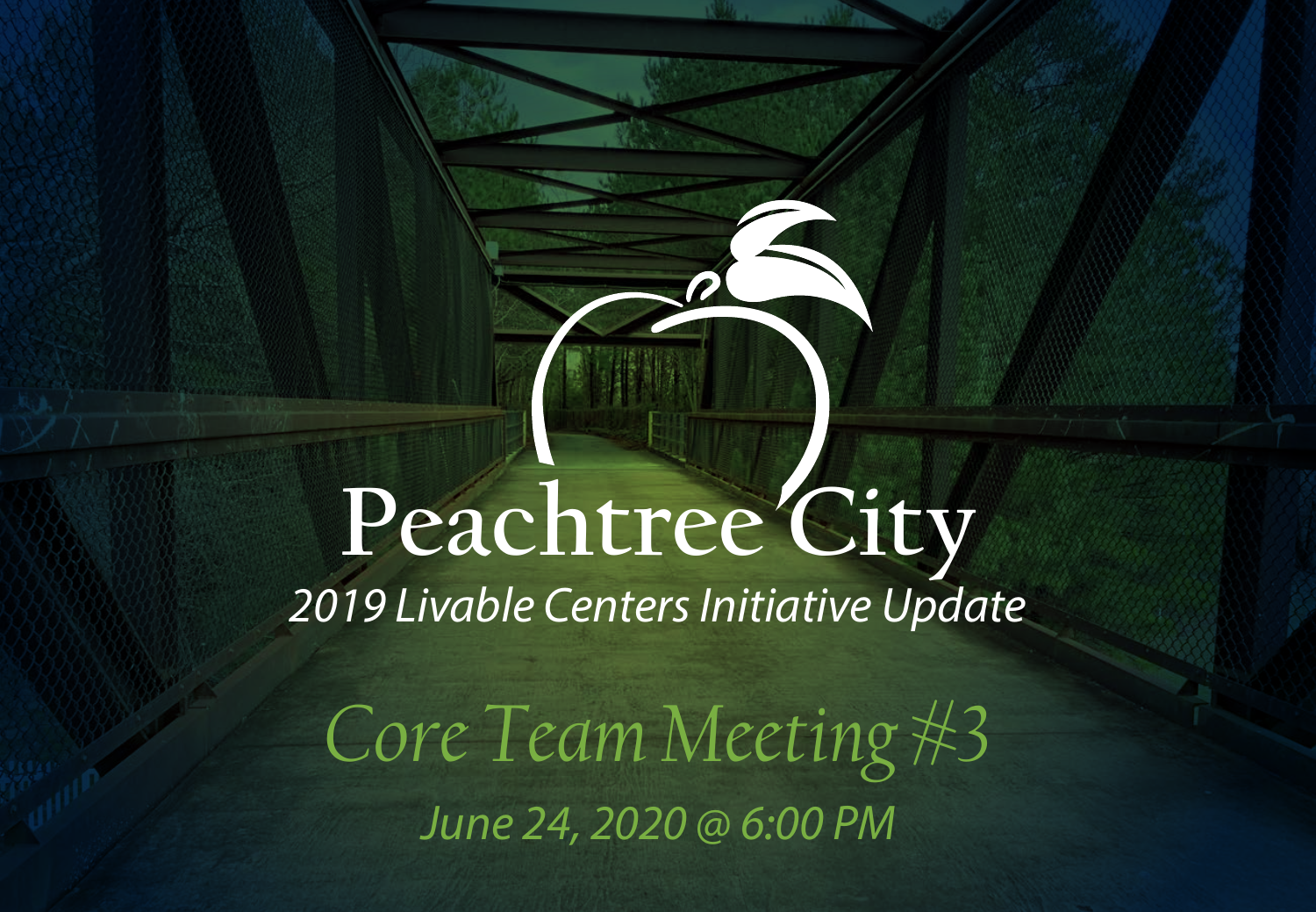### *Meeting Agenda*

- Core Team Roles & Responsibilities
- Where we are in the process
- What's coming up next
- Transportation and traffic congestion discussion
- Test an engagement idea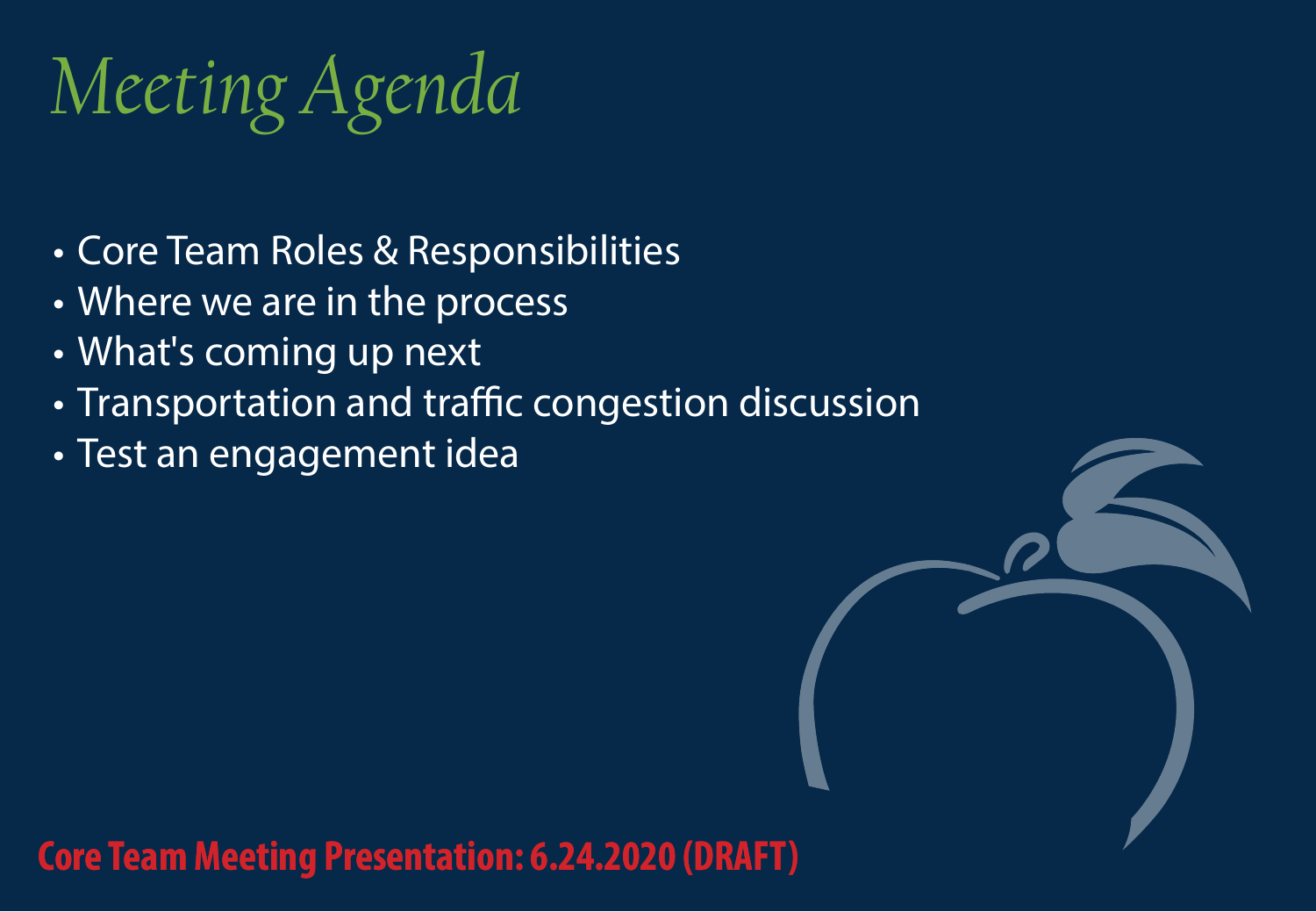### *Core Team Roles*

- Promote the LCI positively to neighbors, friends, others
- Inform members of the community about public input opportunities and encourage participation
- Provide constructive feedback to the City and Consultant Team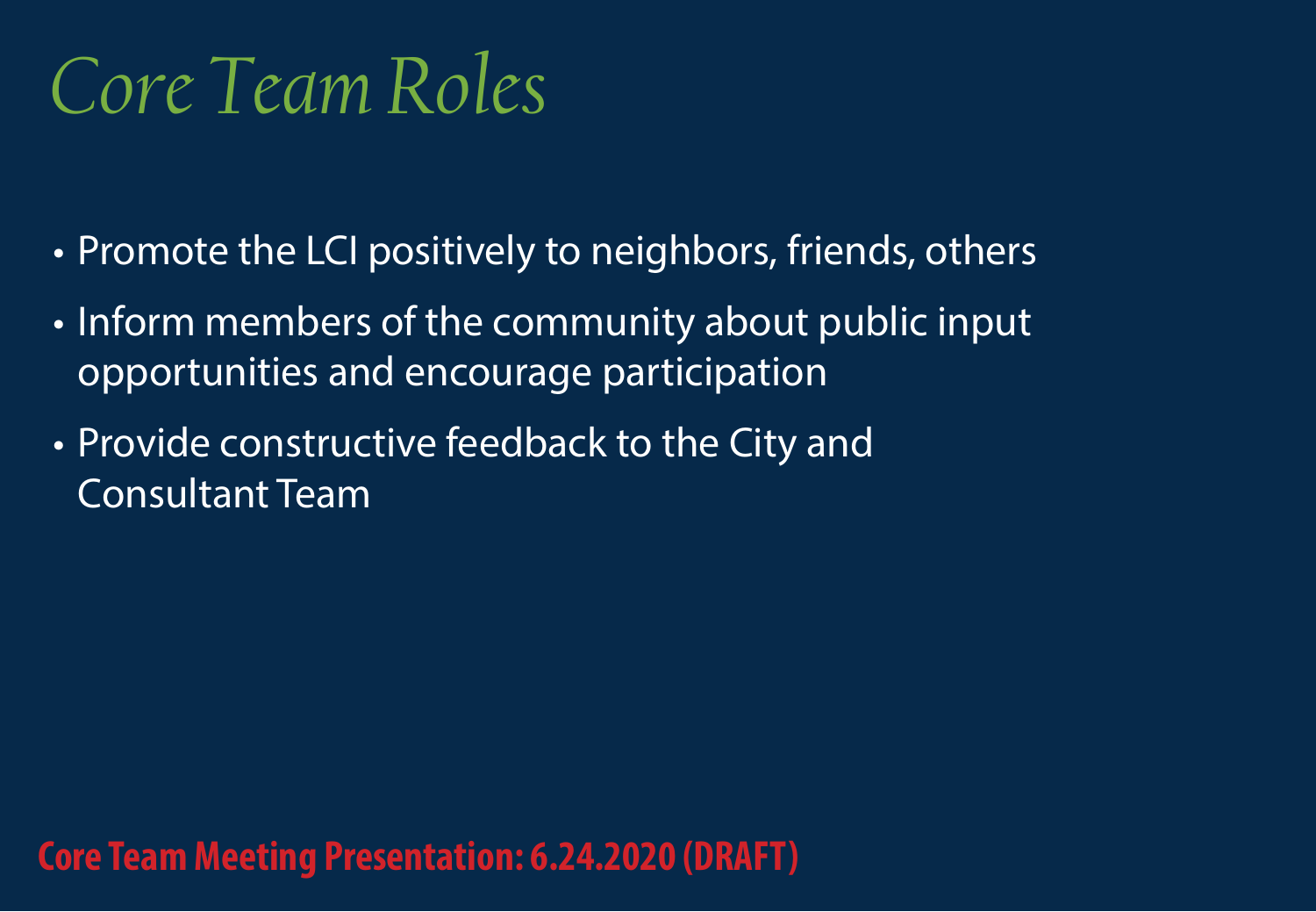Photo Credit: Freddy Frank

# **Where we are in the LCI process**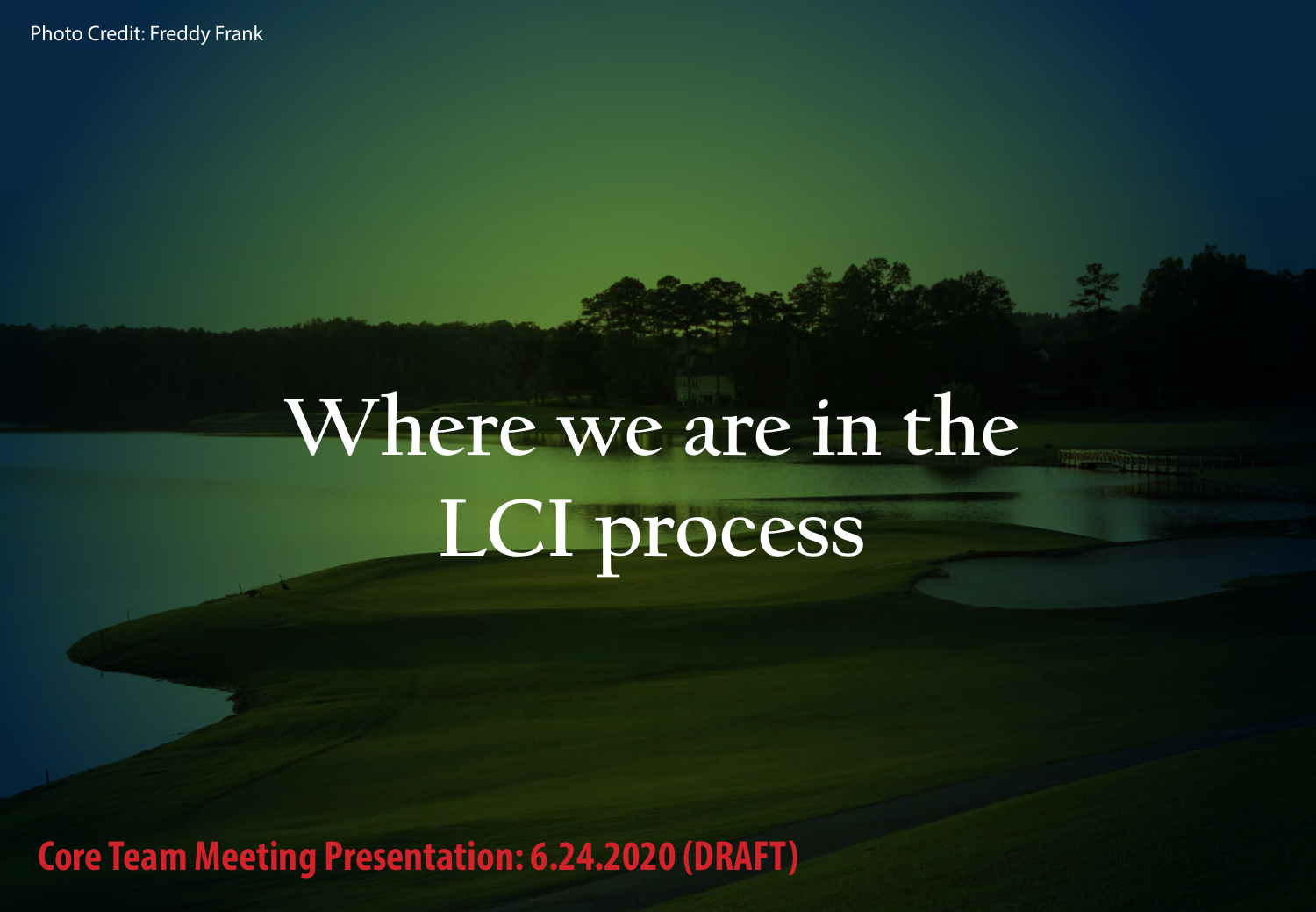#### *Process* **Core Team Meeting Presentation: 6.24.2020 (DRAFT)**

Existing Conditions Analysis

- **• Previous Plan Review**
- **• Mapping**
- **• Site Walks**
- **• Market Analysis**

**Kick-off** 

**• Visioning**

Concept Plan Development

- **• Redevelopment Node Concept Plans**
- **• Rough Pro Formas**
- **• Streetscapes**

**Pop-up** 

**Event**

Meeting **COVERSITY** Event Workshop

**• Additional graphics, charts, tables**

Implementation Plan

**• 100-day Action Plan**

**• Project Matrix with action items, responsible parties, timeline**

**Draft Plan** 

**Open House**

Public Involvement

Final Deliverables & Presentation

- **• Final report document**
- **• Final presentation to Council with all recommendations**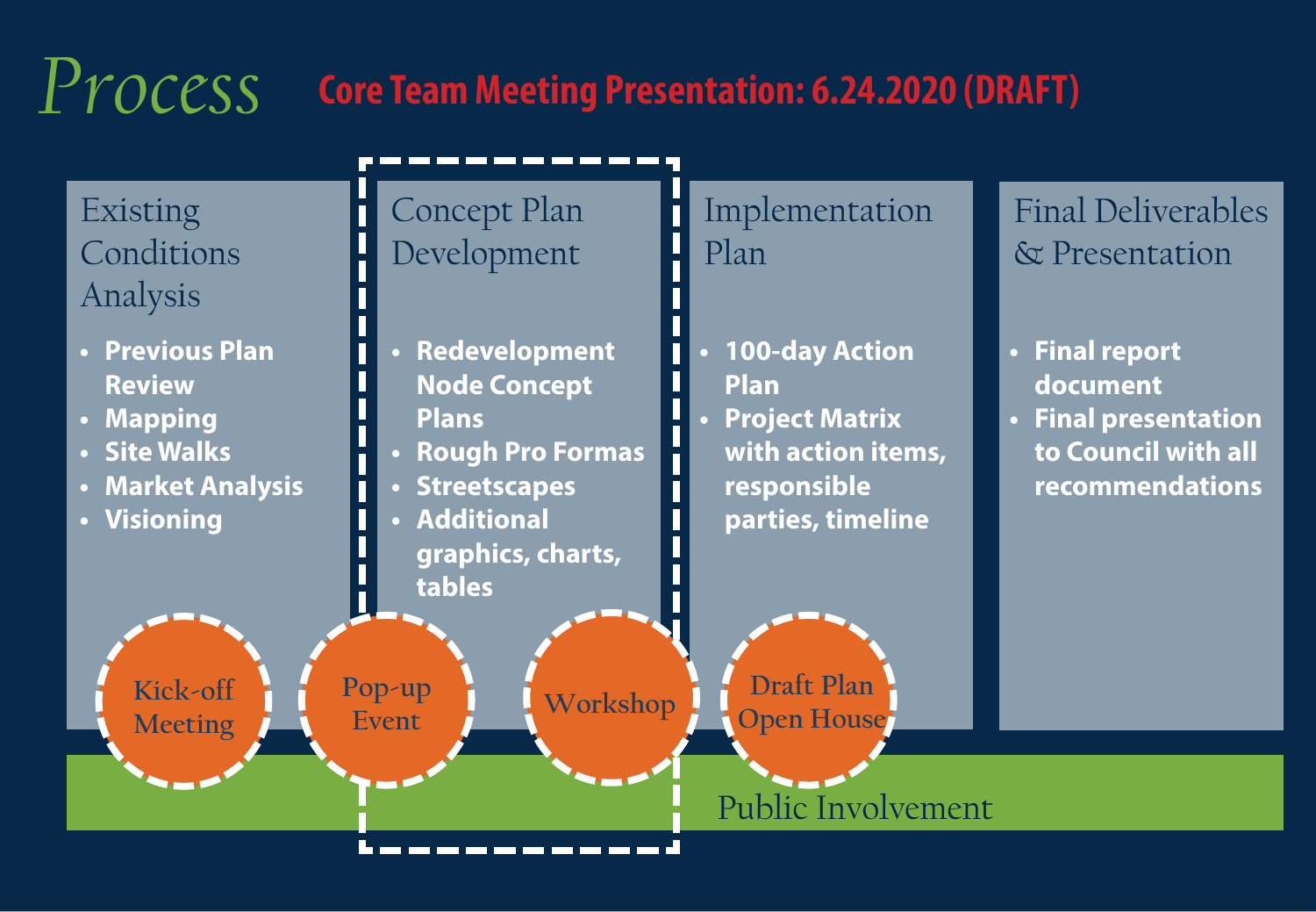### **PEACHTREE CITY LCI SCHEDULE DRAFT 6.9.2020**

| <b>MONTH</b>                          | <b>June</b> |     |      |      | <b>July</b> |     |      |      |      | <b>August</b> |      |      |             | <b>September</b> |     |      |  | <b>October</b>       |     |                  |      |
|---------------------------------------|-------------|-----|------|------|-------------|-----|------|------|------|---------------|------|------|-------------|------------------|-----|------|--|----------------------|-----|------------------|------|
| <b>WEEK</b>                           | 1st         | 8th | 15th | 22nd | Jun 29th    | 6th | 13th | 20th | 27th | 3rd           | 10th | 17th | <b>24th</b> | Aug 31st         | 7th | 14th |  | 21st<br>Sept<br>28th | 5th | 12 <sub>th</sub> | 19th |
| <b>Public Engagement</b>              |             |     |      |      |             |     |      |      |      |               |      |      |             |                  |     |      |  |                      |     |                  |      |
| <b>Virtual Engagement Activity</b>    |             |     |      |      |             |     |      |      |      |               |      |      |             |                  |     |      |  |                      |     |                  |      |
| <b>Online Survey</b>                  |             |     |      |      |             |     |      |      |      |               |      |      |             |                  |     |      |  |                      |     |                  |      |
| <b>Concept Plan Development</b>       |             |     |      |      |             |     |      |      |      |               |      |      |             |                  |     |      |  |                      |     |                  |      |
| <b>Implementation Plan</b>            |             |     |      |      |             |     |      |      |      |               |      |      |             |                  |     |      |  |                      |     |                  |      |
| <b>Report Revisions &amp; Writing</b> |             |     |      |      |             |     |      |      |      |               |      |      |             |                  |     |      |  |                      |     |                  |      |

Public Meetings

Design Workshop

"Pop-up" Engagement

Core Team Meeting

City Council Presentation / Adoption

- Virtual Engagement (white star)
- **Work Complete**
- $--$  Advertise Upcoming Meetings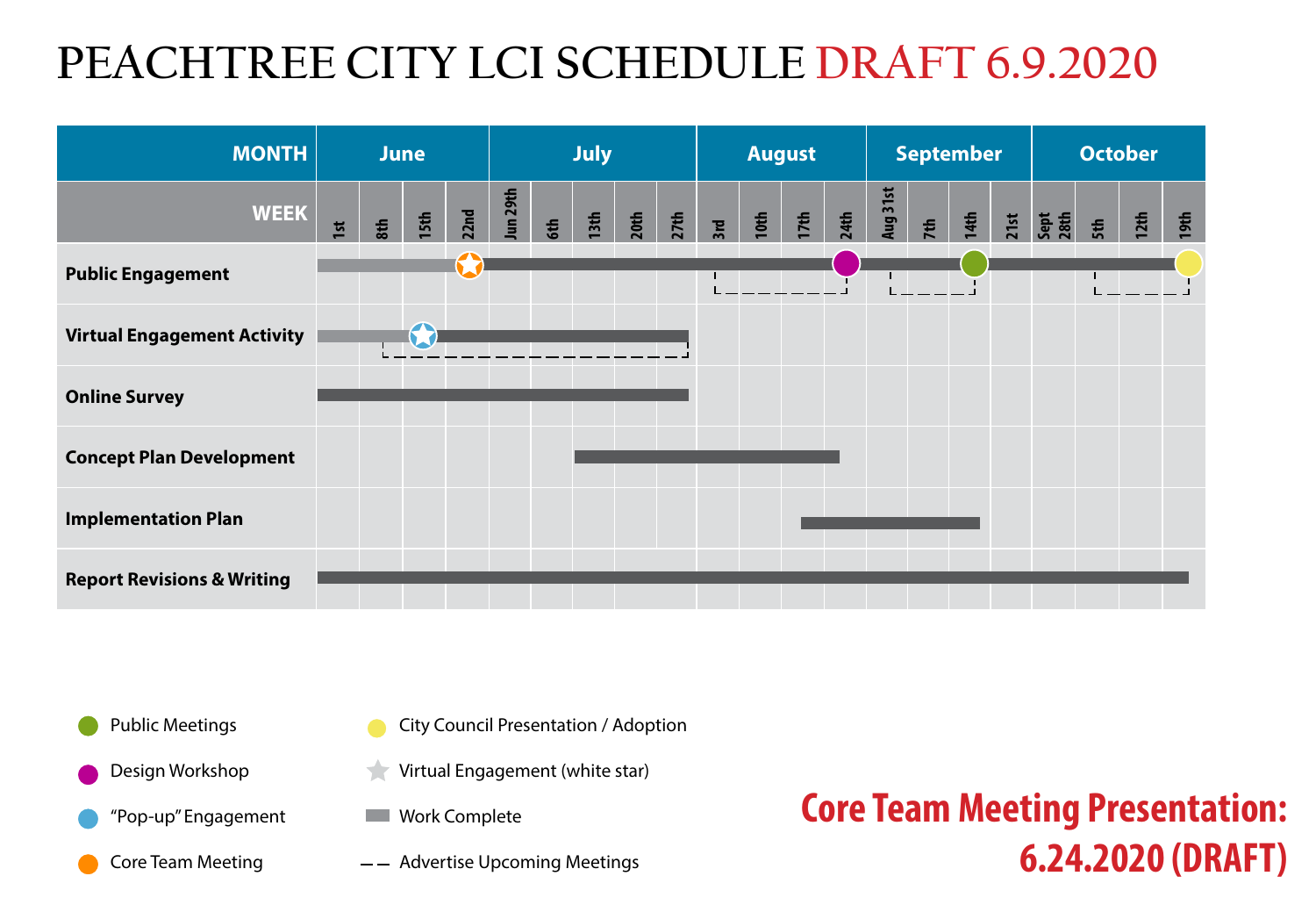### *Virtual Activities & Teen Engagement*

- Released on June 15th have you participated? :)
- Open until July 31st
- **• [Virtual Activities](https://www.myptc.konveio.com) on Konveio**
	- *• We want to show you where we listened to your feedback about the City Hall concept plan*
- **• [Teen Instagram Engagement Contest](http://www.peachtreecitylci.com)**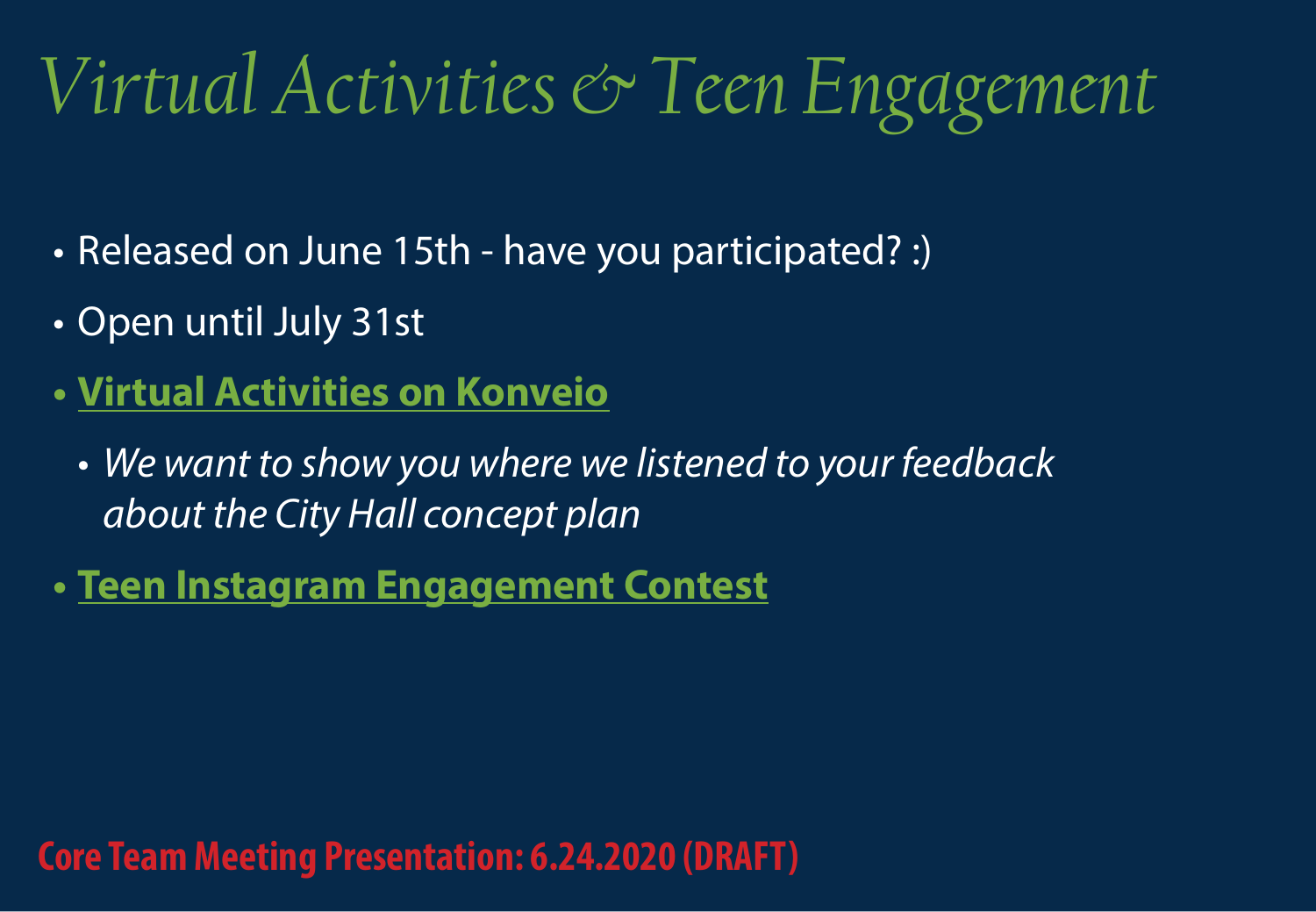## **Public Input** *Virtual Engagement*

**Concept Plans Streetscapes** 

Two Design Options for Each Site<br>
Preferences for Each Street

**Feedback for Revisions**

### **OUTCOME: DIRECTION ON FINAL CONCEPT PLANS**

**Westpark City Hall Huddleston Core Team Meeting Presentation: 6.24.2020 (DRAFT)**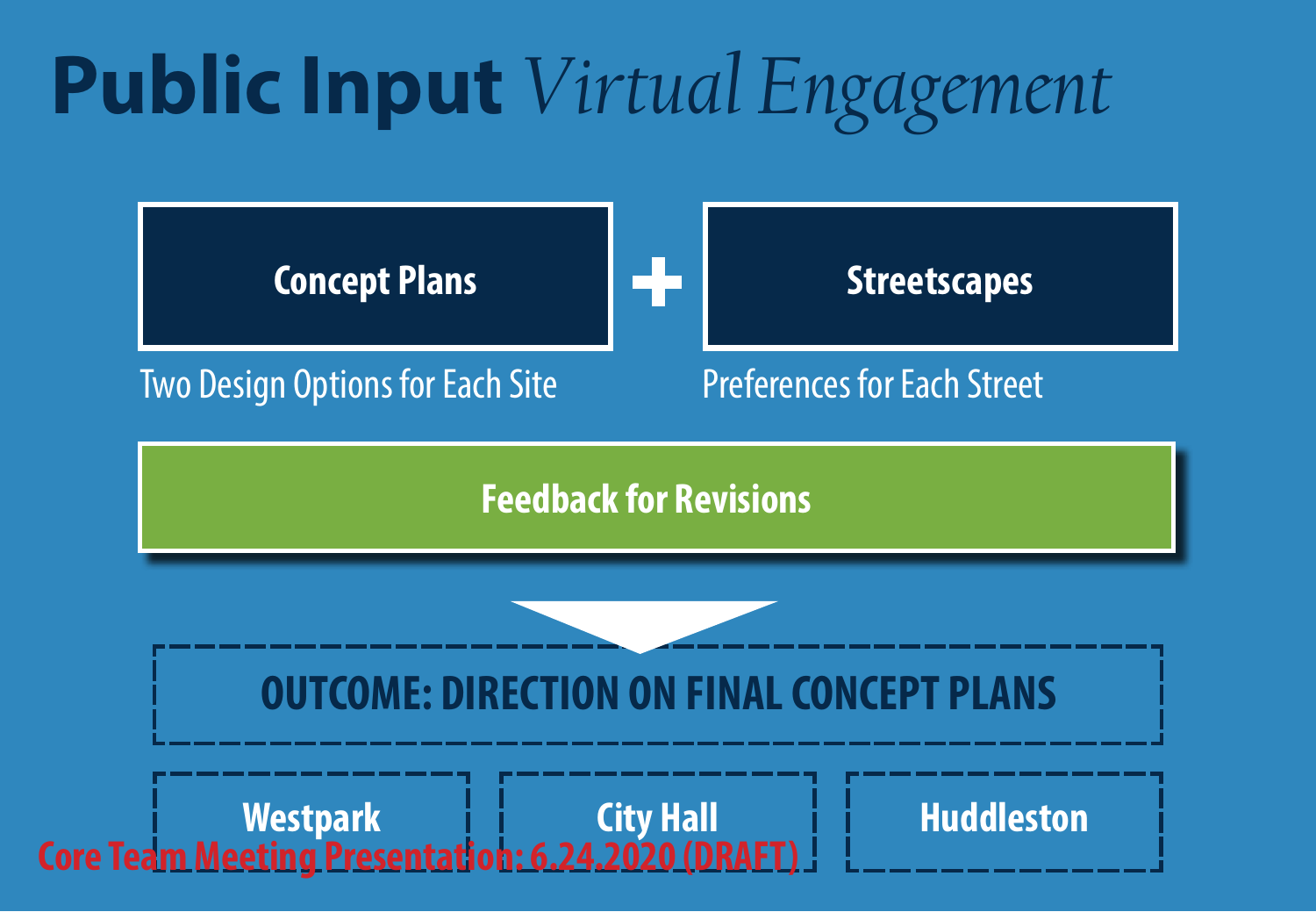## **Coming Up Next**

Design Workshop

Draft Plan Open House

**Presentation:**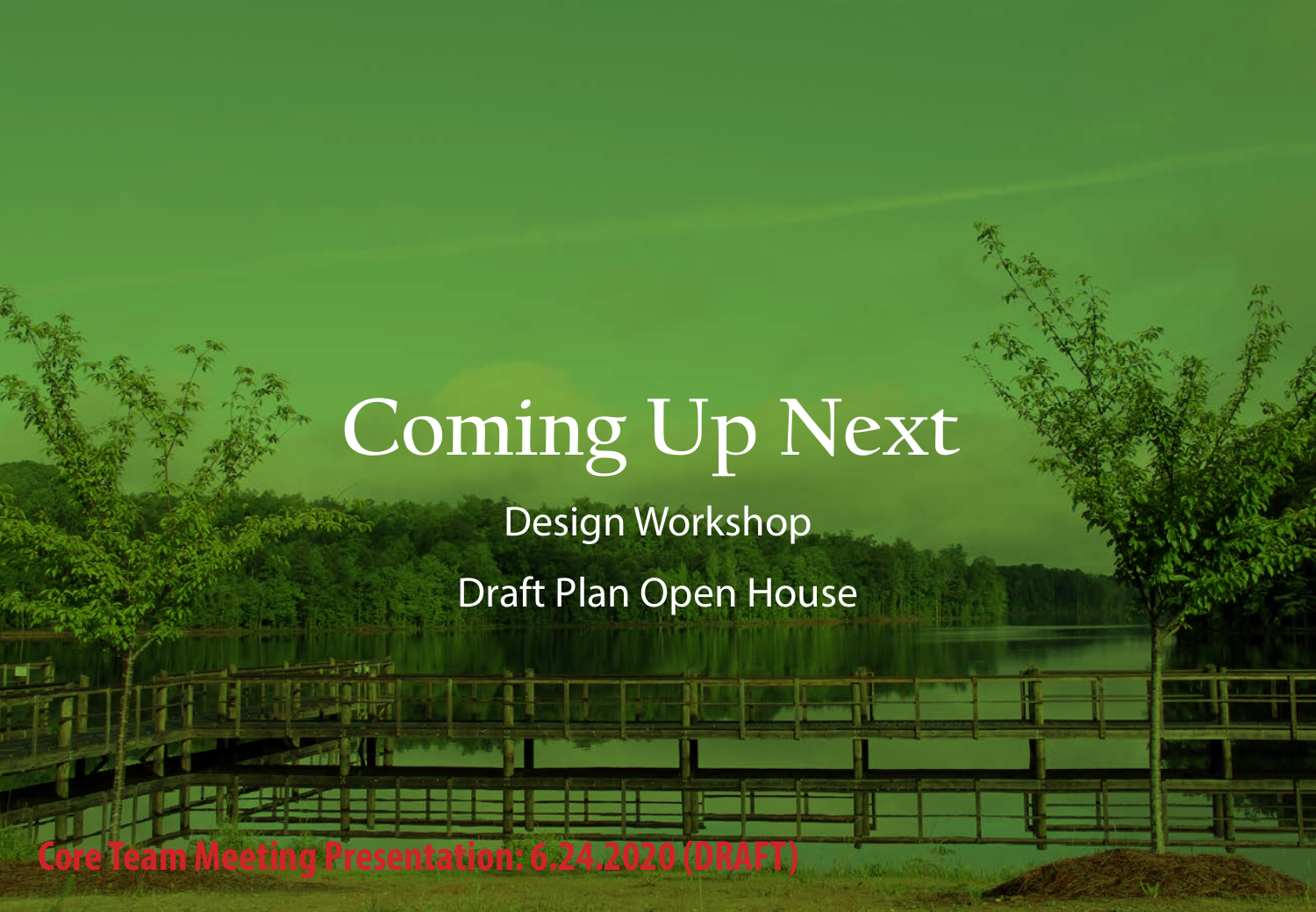# *Design Workshop*

#### **TENTATIVE DATE: August 27th in person @ Drake Field and City Hall**

*• Goals: Prioritize major projects / recommendations, receive final feedback on concept plan, educate on traffic congestion & transportation improvements, value trade-offs*

#### *• Activity Ideas*

- **• Major Project Prioritization \$\$ to projects**
- **• Value Trade-offs Exercise Choice vs. Limited Resources**
- **• Vote on the Concept Plans or "big moves" from the Concept Plans**
- **• Traffic congestion discussion**
- **• Build your own streetscape**
- **• Architectural design materials, scale, proportion?**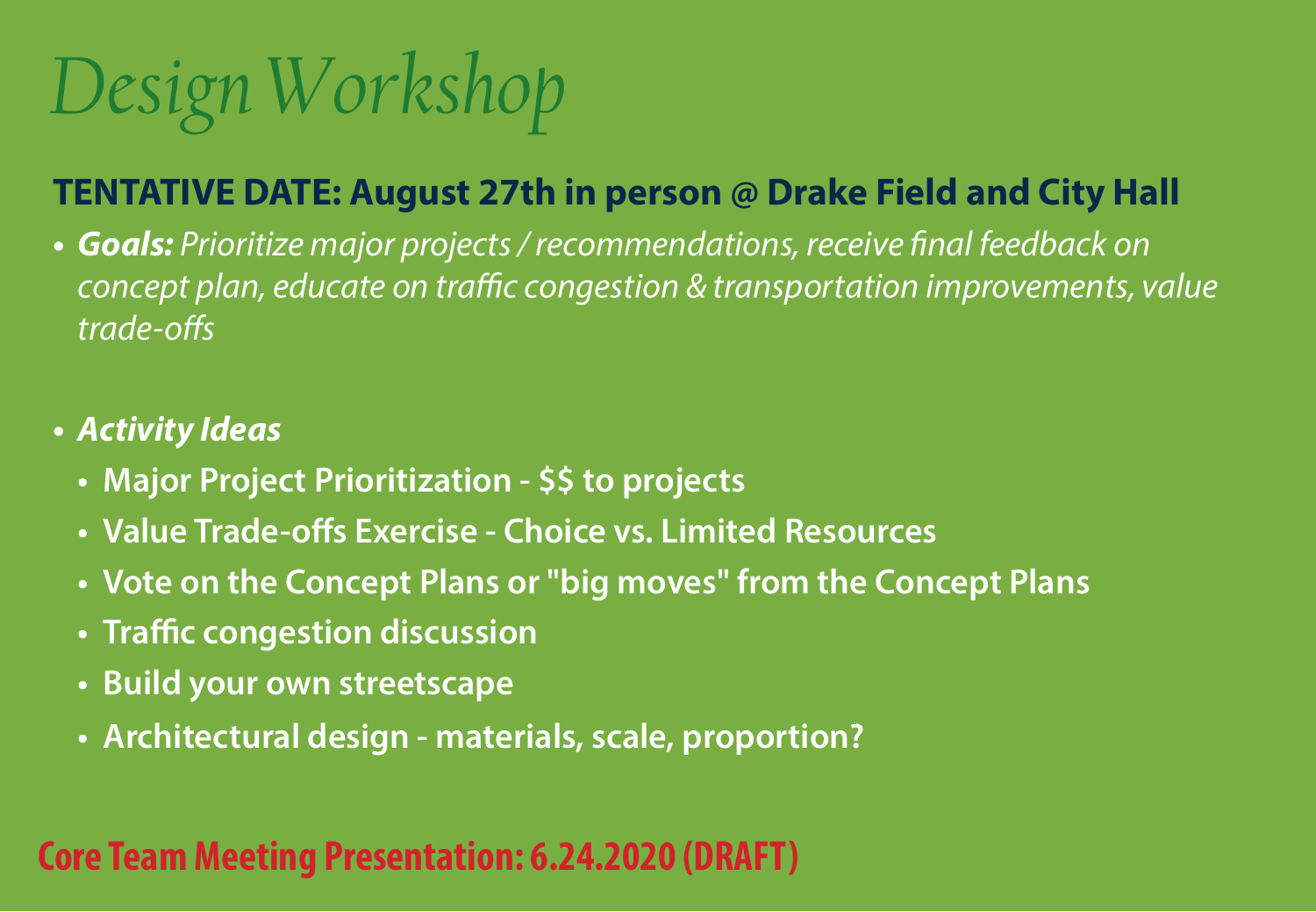# *Design Workshop*

### **BACK-UP: Virtual Activities**

- *• Online Activity Ideas*
	- **• Major Project Prioritization** Participatory Budgeting Exercise
	- **• Value Trade-offs Exercise** Choice vs. Limited Resources
		- Similar to a Likert scale voting survey
	- **• Vote on the Concept Plans or "big moves" from the Concept Plans**
	- **• Traffic congestion explanation**
	- **• Vote on architectural design images**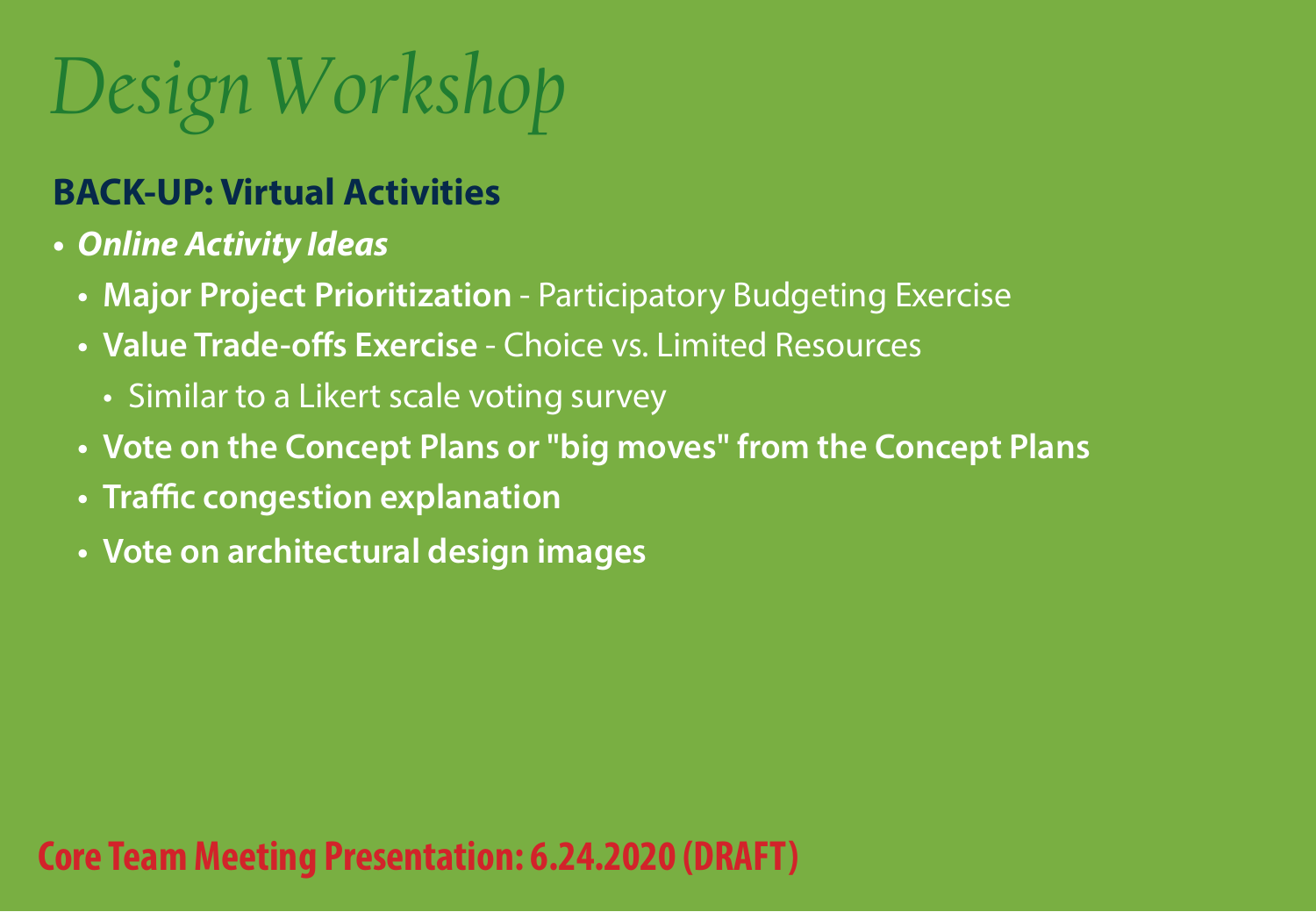## **Public Input** *Design Workshop*

**Concept Plans & Renderings | Hall Major Projects & Costs** 



Final Design for Each Site<br>
List of Major Projects for Each Site

**Feedback for Project Implementation & Action Plan**

### **OUTCOME: MAJOR PROJECTS PRIORI**

**TOP PROJECT #1 TOP PROJECT #2 TOP PROJECT #3 Core Team Meeting Presentation: 6.24.2020 (DRAFT)**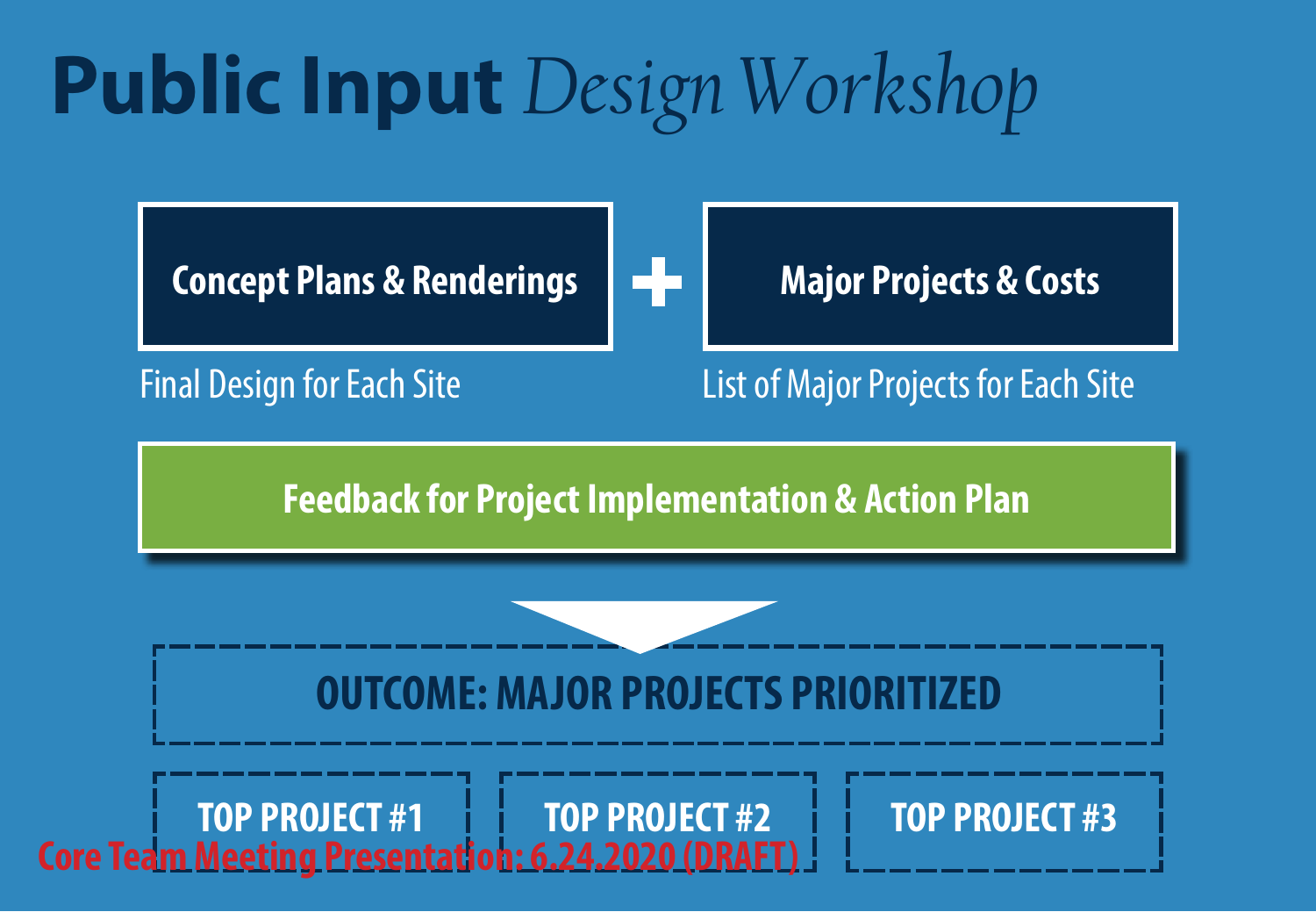# *Draft Plan Open House*

#### **September or October 2020 - ARC is open to granting an extension**

- *• Goals: final feedback on implementation and final plan*
- *• Methods: open house format with boards around the room and opportunity for questions, comments, revisions*
- **• May need to push this date if the Workshop is pushed, to ensure in-person meeting**
- **• FINAL deadline for LCI is December 15th at the latest**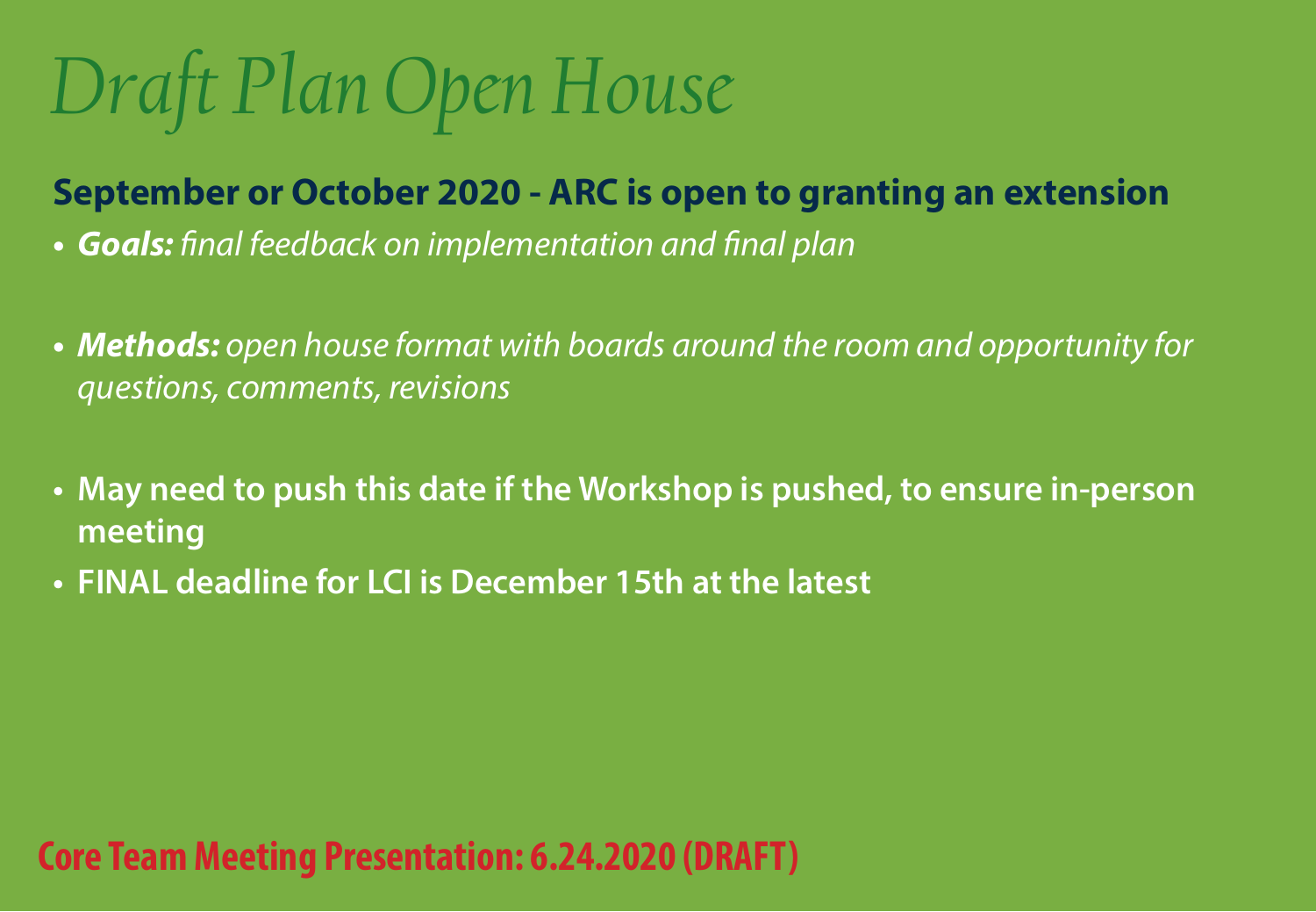## **Transportation + Traffic Congestion**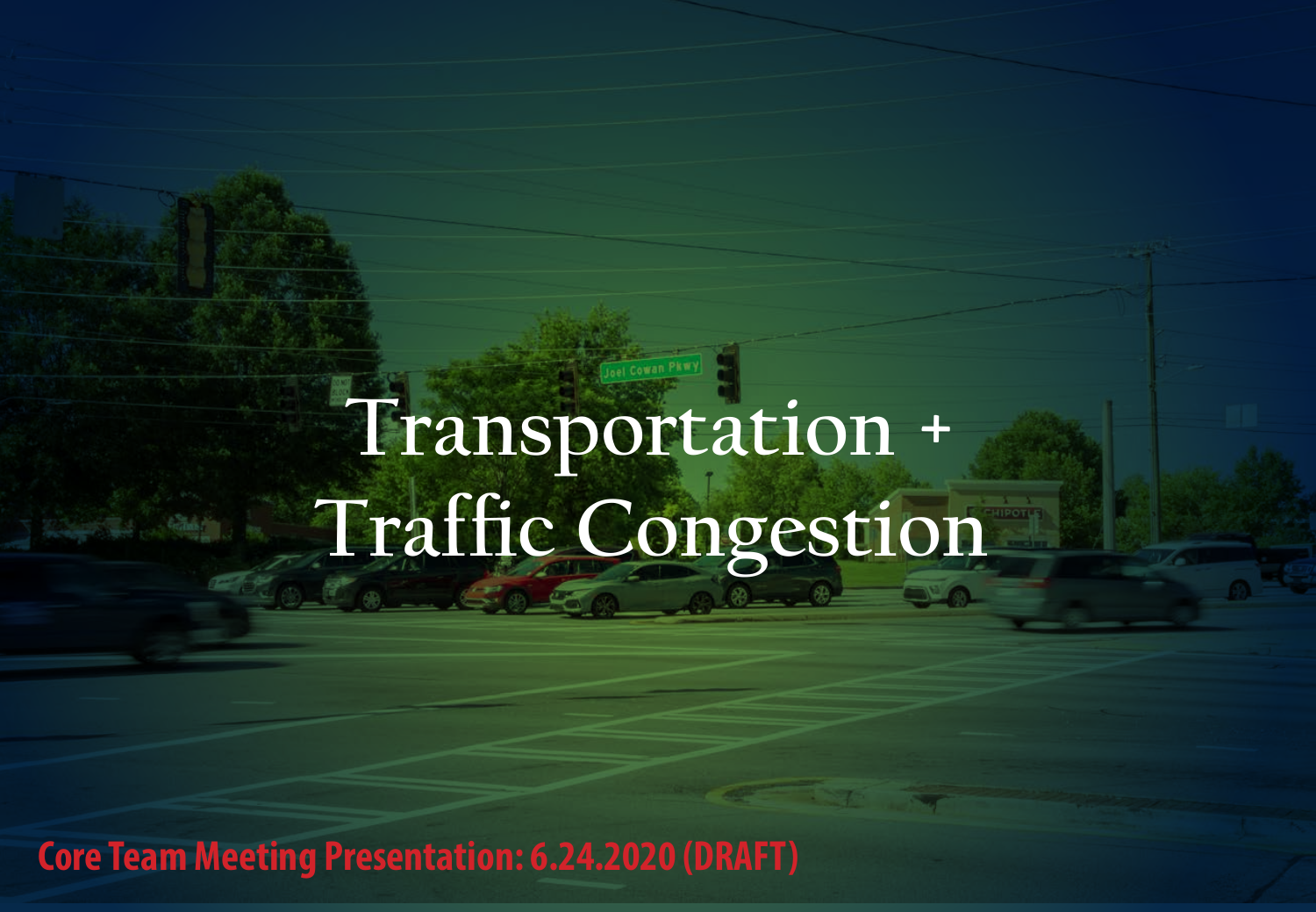### TRAFFIC CONGESTION: 2030

Increase with no change + Increase with LCI build-out

10% increase in daily trips into and out of LCI study area with no change

increase in daily trips into and out of LCI study area\* with full LCI build-out (calculated with highest density concept plans)

...but

lower traffic increase with the new street & path connections proposed in the LCI study

 $-$  X<sup>o</sup>/o

#### \* What does this mean?

- Full build-out of the LCI concept plans will not likely occur by 2030
- Increase shown is the maximum amount of trips generated based on highest density options on all redevelopment sites.
- New proposed streets will disperse traffic, removing some from the 54/74 intersection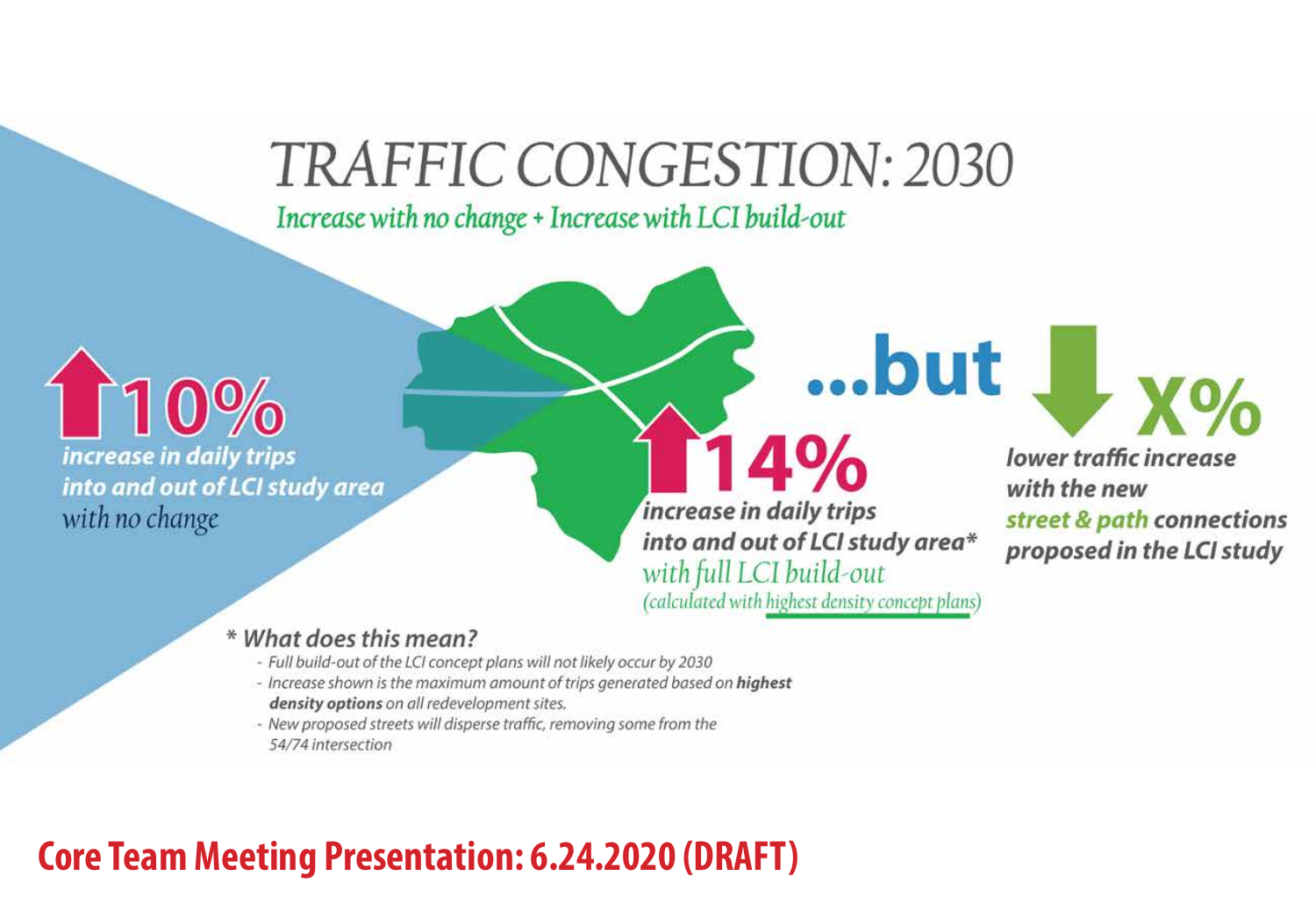### *Causes & Solutions- Traffic Congestion*

#### **CAUSES**

- Not enough streets / intersections Peachtree City has few connected streets in the study area
- Infrastructure encourages driving instead of walking, biking, taking golf carts - lack of sidewalks, things are far apart

#### **POTENTIAL SOLUTIONS**

- Adding local street connections to help with local trips
- Adding safe, wide sidewalks, multi-use paths
- Redeveloping in compact, mixed-use developments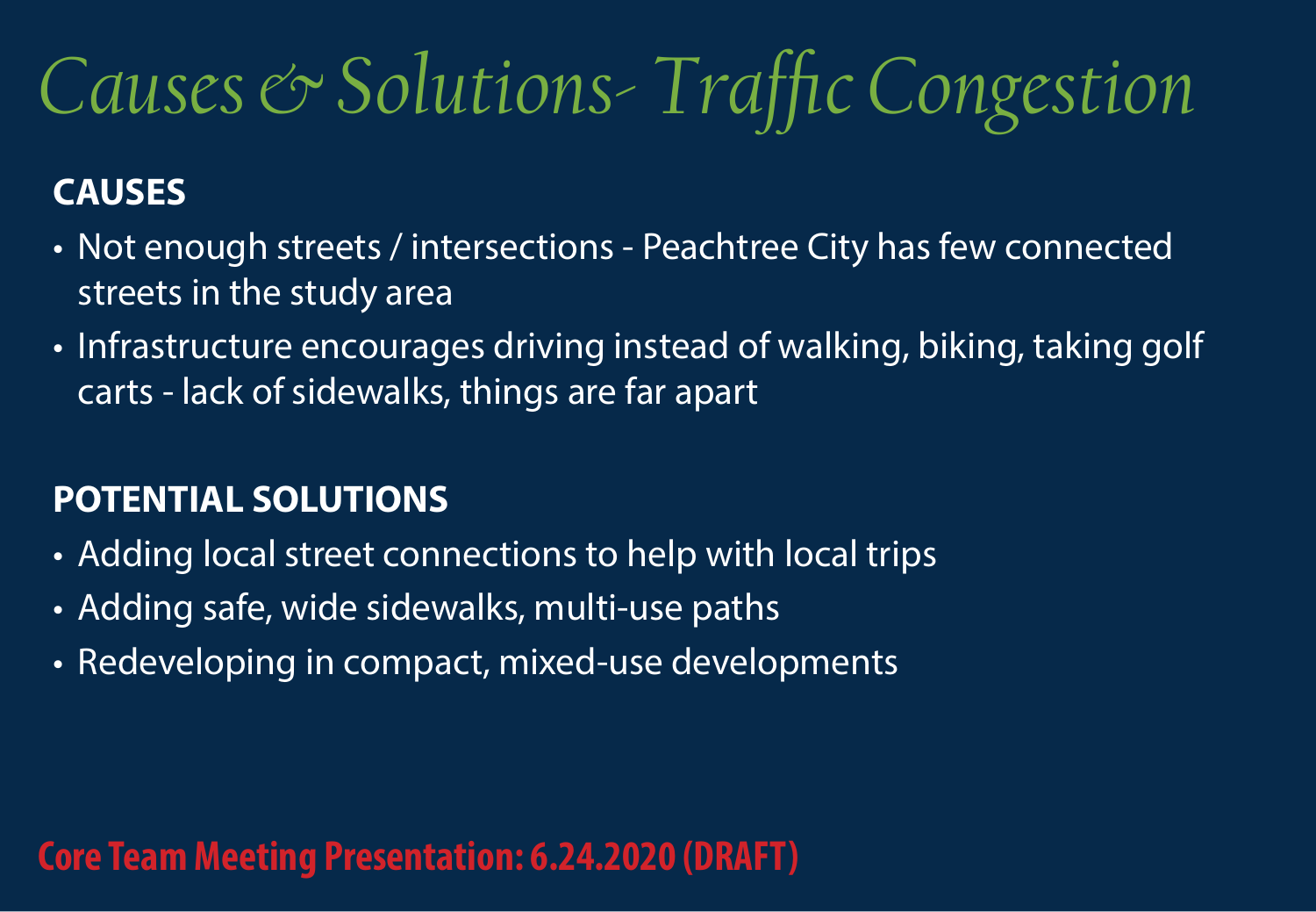### **Streetscapes**

- **•Streets are for more than moving cars; they are YOUR public spaces**
- **•A well-design "streetscape" can accommodate:**

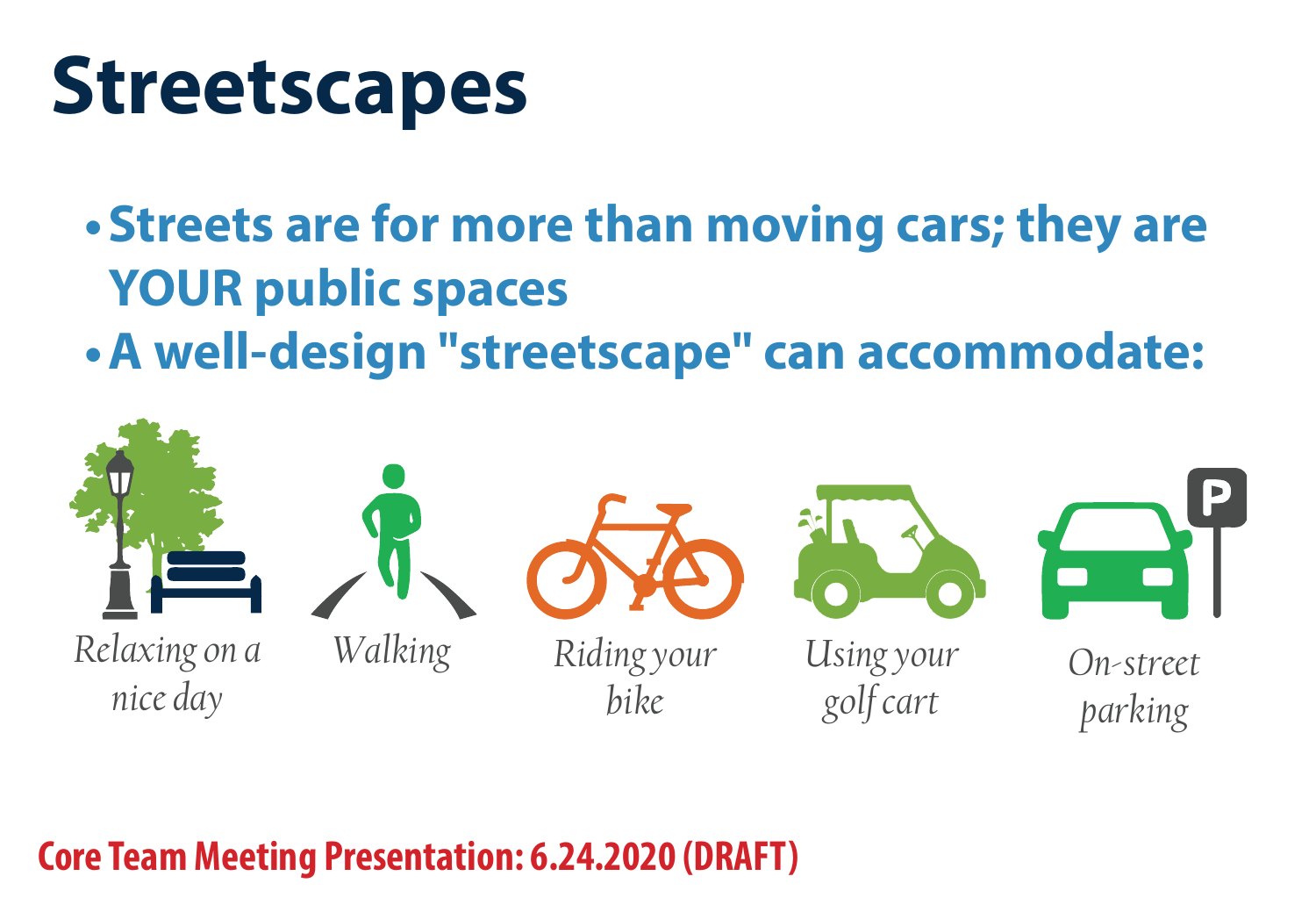# *Part of a larger VALUES discussion...*

### **CHOICE and LIMITED RESOURCES**

- *• Places to go vs. some increase in traffic*
	- Street grid will disperse traffic
	- Other modes of transportation provide options
	- Private sector will fund many of the streetscapes
- *• Housing options vs. economic development*
	- Attracting workforce AND businesses vs. keeping only single-family homes
- *• Keeping City-owned properties as-is vs. using them for new development*
	- Tennis Center
	- City Hall / Library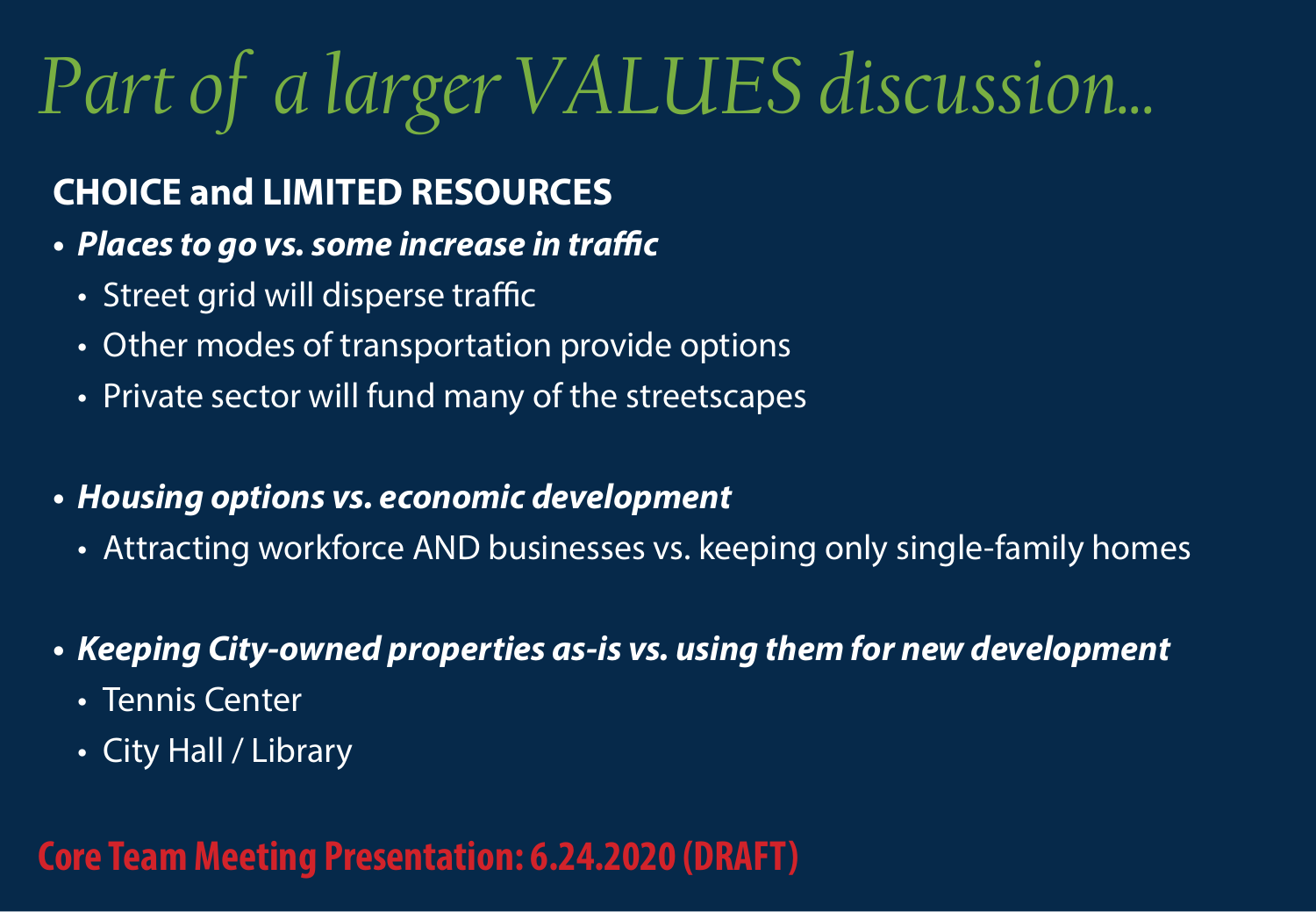### **Activity Test**

Value Trade-offs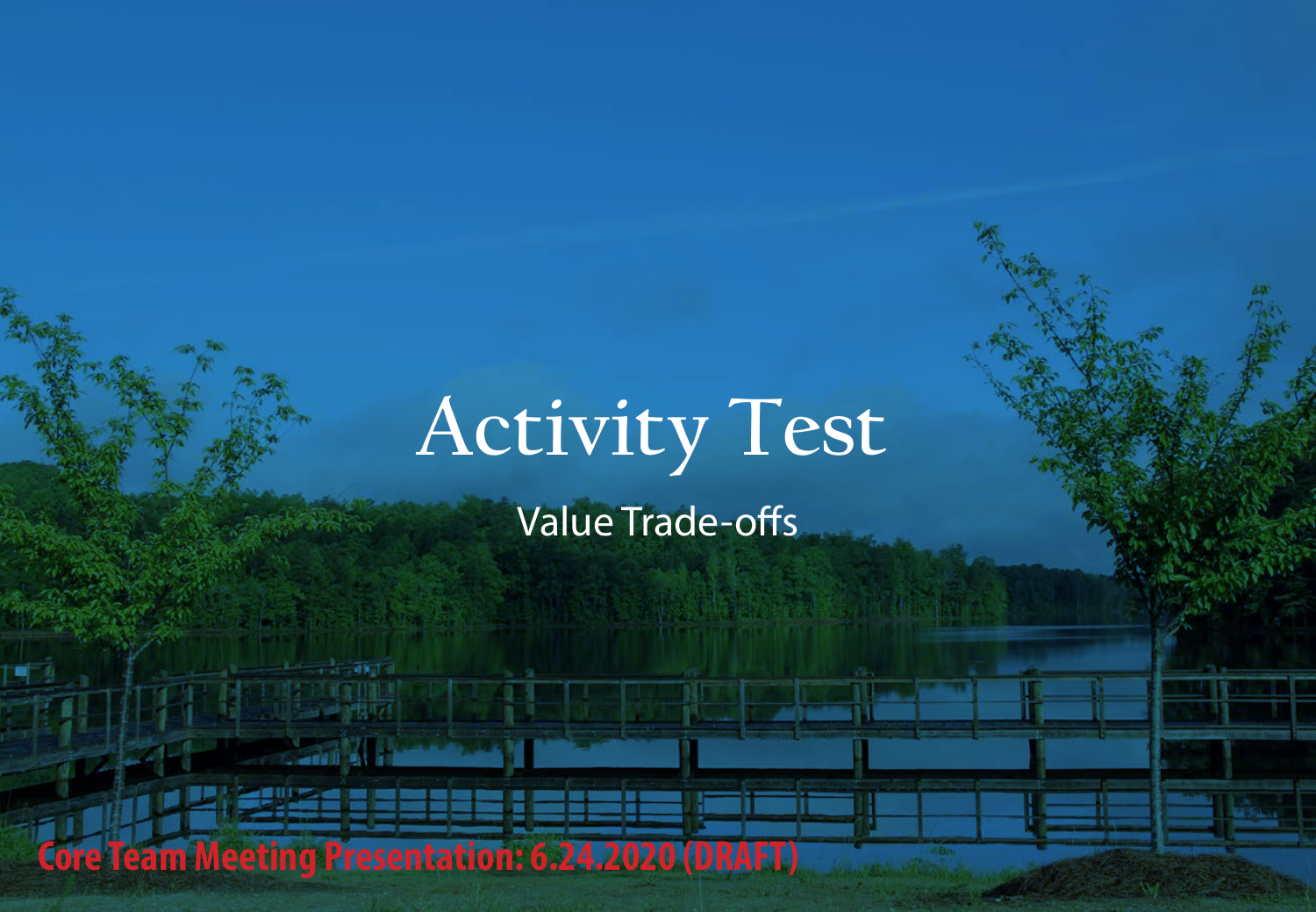### **Value Trade-offs** *Virtual Test*

### **[Test](https://tsw-design.typeform.com/to/akMXFg)**

**<https://tsw-design.typeform.com/to/akMXFg>**